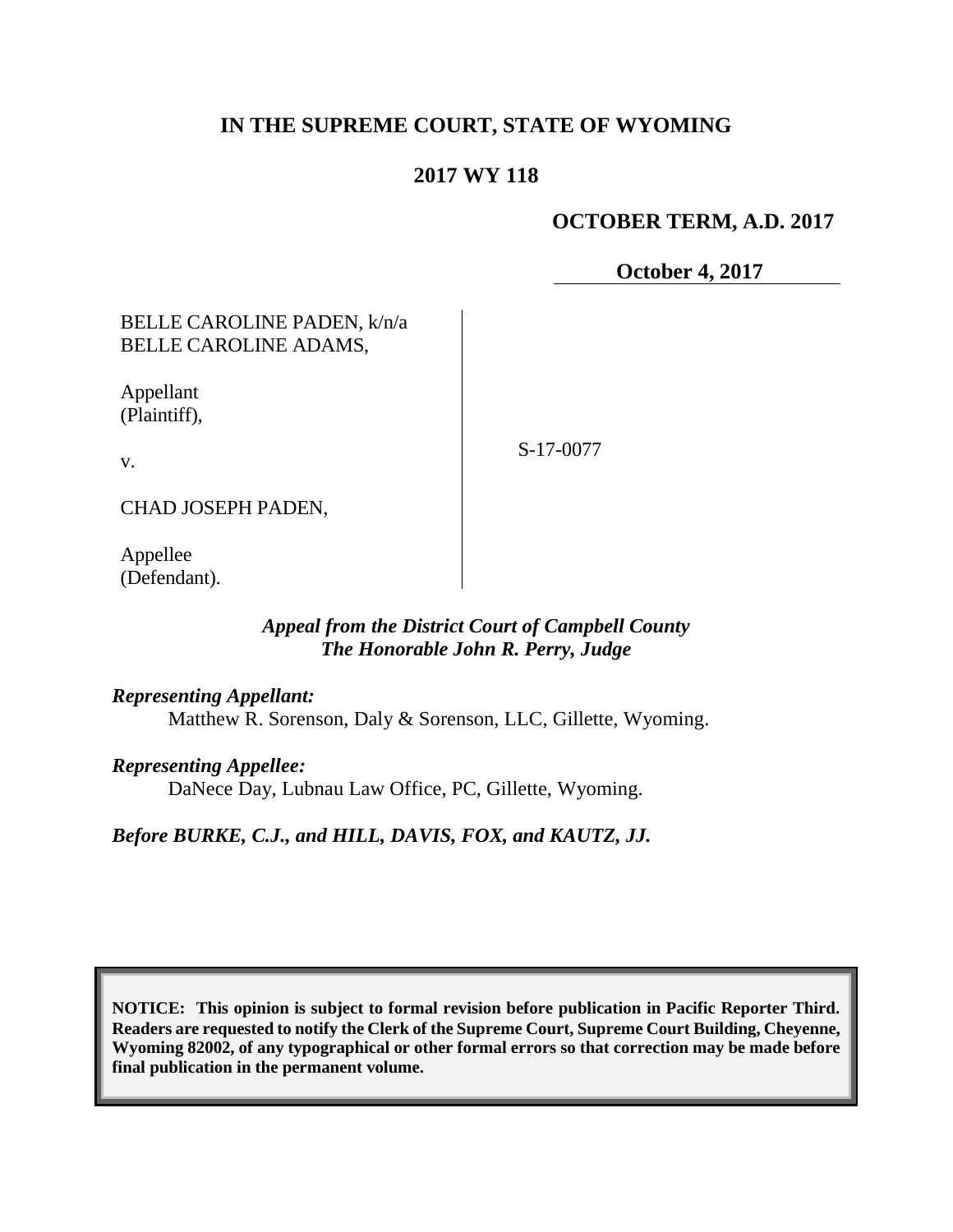### **FOX, Justice.**

[¶1] Belle Caroline Adams (Mother) and Chad Joseph Paden (Father) divorced and, while they both lived in or near Gillette, Wyoming, shared custody of their daughter, PKP. Mother remarried and announced her intent to relocate to southern Colorado. Father petitioned to modify custody, and both parties sought primary physical custody. The district court found that PKP's best interests were served by Father having primary custody. Mother appealed, contending that the district court abused its discretion. We affirm.

### *ISSUES*

[¶2] We adopt Mother's statement of the issues:

1. Did the district court abuse its discretion when it awarded primary physical custody to Father?

2. Did the district court err in admitting TS's letters into evidence?

## *FACTS*

[¶3] The parties were married on April 16, 2011. At the time of their marriage, Mother had two children from previous relationships, one of whom, TS, then eight years old, resided with Mother and Father. During their marriage, the couple had one child, PKP, who was born in December of 2011. Mother and Father divorced on May 28, 2014, and, under their stipulated divorce decree, shared custody of PKP. Mother had PKP on the days when Father worked, and Father had her when he was not working. Father works a rotating schedule of eight days on and six days off, which resulted in a nearly even split of PKP's time between Mother and Father. By all accounts this arrangement was successful.

[¶4] Mother married Don Adams in July of 2014. Mr. Adams has a son, RA, from a previous relationship, who resides with him part time. In addition, Mother and Mr. Adams had an infant son. Mother has an inconsistent relationship with her family, including PKP's maternal grandparents, who were not invited to her wedding or to visit her home. Father is the parent who makes sure PKP's maternal and paternal grandparents are included in her life and are invited to events such as birthday parties. Father was PKP's primary caregiver when she was an infant and Mother underwent breast cancer treatment.

[¶5] On October 22, 2014, Mother filed a notice of change of address, announcing her intent to relocate with TS, PKP, her new husband, and their baby to Mr. Adams' childhood home of Pleasant View, Colorado, an eleven-hour drive from Father's home near Gillette. Shortly thereafter, Father filed a petition to modify custody and support. Mother filed a counterclaim, also seeking modification of custody. The district court held a hearing on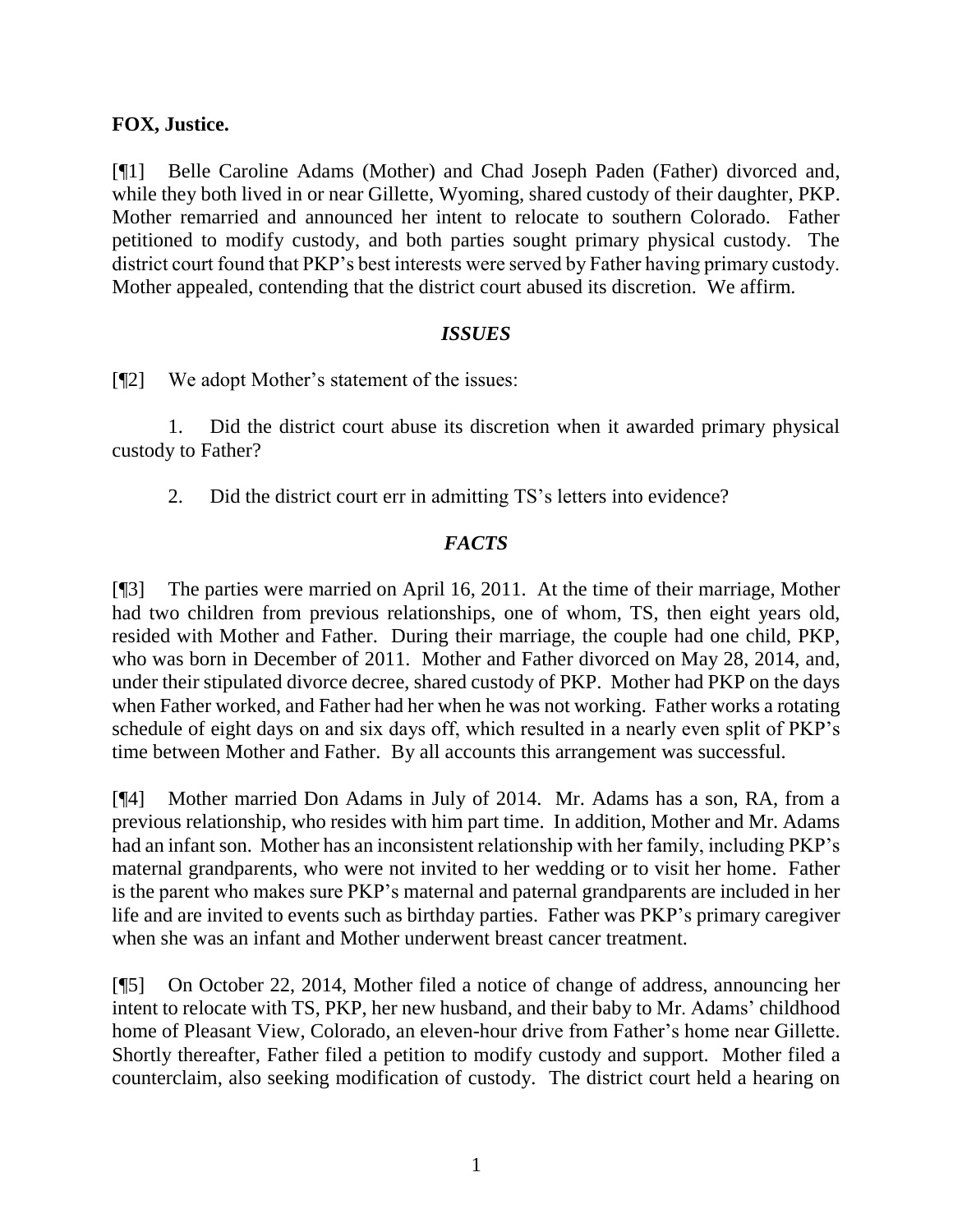July 27, 2016, and subsequently modified custody, giving Father primary physical custody, subject to Mother's reasonable visitation. Mother appeals.

## *STANDARD OF REVIEW*

[¶6] We "review orders modifying custody, visitation and child support for an abuse of discretion . . . ." *Greer v. Greer*, 2017 WY 35, ¶ 19, 391 P.3d 1127, 1133 (Wyo. 2017) (quoting *Tracy v. Tracy*, 2017 WY 17, ¶ 46, 388 P.3d 1257, 1267 (Wyo. 2017)). Judicial discretion is composed "of many things, among which are conclusions drawn from objective criteria" and "means exercising sound judgment with regard to what is right under the circumstances and without doing so arbitrarily and capriciously." *Aragon v. Aragon*, 2005 WY 5, ¶ 7, 104 P.3d 756, 759 (Wyo. 2005). We "will not disturb an order regarding custody or visitation so long as the court could reasonably conclude as it did." *Greer*, 2017 WY 35, ¶ 19, 391 P.3d at 1133. "We evaluate the reasonableness of a decision in relation to the evidence presented, viewing it in the light most favorable to the district court's determination, affording every favorable inference to the prevailing party, and ignoring any conflicting evidence." *Id*. (citations omitted).

[¶7] We also review a district court's decision on the admissibility of evidence for an abuse of discretion. *In re Paternity of HLG*, 2016 WY 35, ¶ 7, 368 P.3d 902, 904 (Wyo. 2016). We accord district courts' rulings on the admissibility of evidence considerable deference and will not disturb such rulings on appeal if there is a legitimate basis for the ruling. *Id*. (citing *Wise v. Ludlow*, 2015 WY 43, ¶ 42, 346 P.3d 1, 12 (Wyo. 2015)); *Aragon*, 2005 WY 5, ¶ 21, 104 P.3d at 762.

# *DISCUSSION*

# *I. Did the district court abuse its discretion when it awarded primary physical custody to Father?*

[¶8] Mother contends that the district court abused its discretion because awarding Father primary physical custody was not in the best interests of PKP. She argues that the district court "erred by not reciting which factor, pursuant to [Wyo. Stat. Ann.] § 20-2-201, it was basing its analysis on," and that the interests of PKP would be best served by Mother having primary physical custody because Mother is a stay-at-home mom in Colorado, and because PKP will not have to be separated from her siblings if Mother has primary custody. Mother further contends that the district court failed to adequately explain its decision to separate PKP from her siblings.

[¶9] When modification of a custody order is sought, the court engages in a two-step analysis. Generally, "the provisions of a divorce decree, including those pertaining to child custody, are subject to the doctrine of res judicata, which bars litigation of issues that were or could have been determined in a prior proceeding." *Arnott v. Arnott*, 2012 WY 167,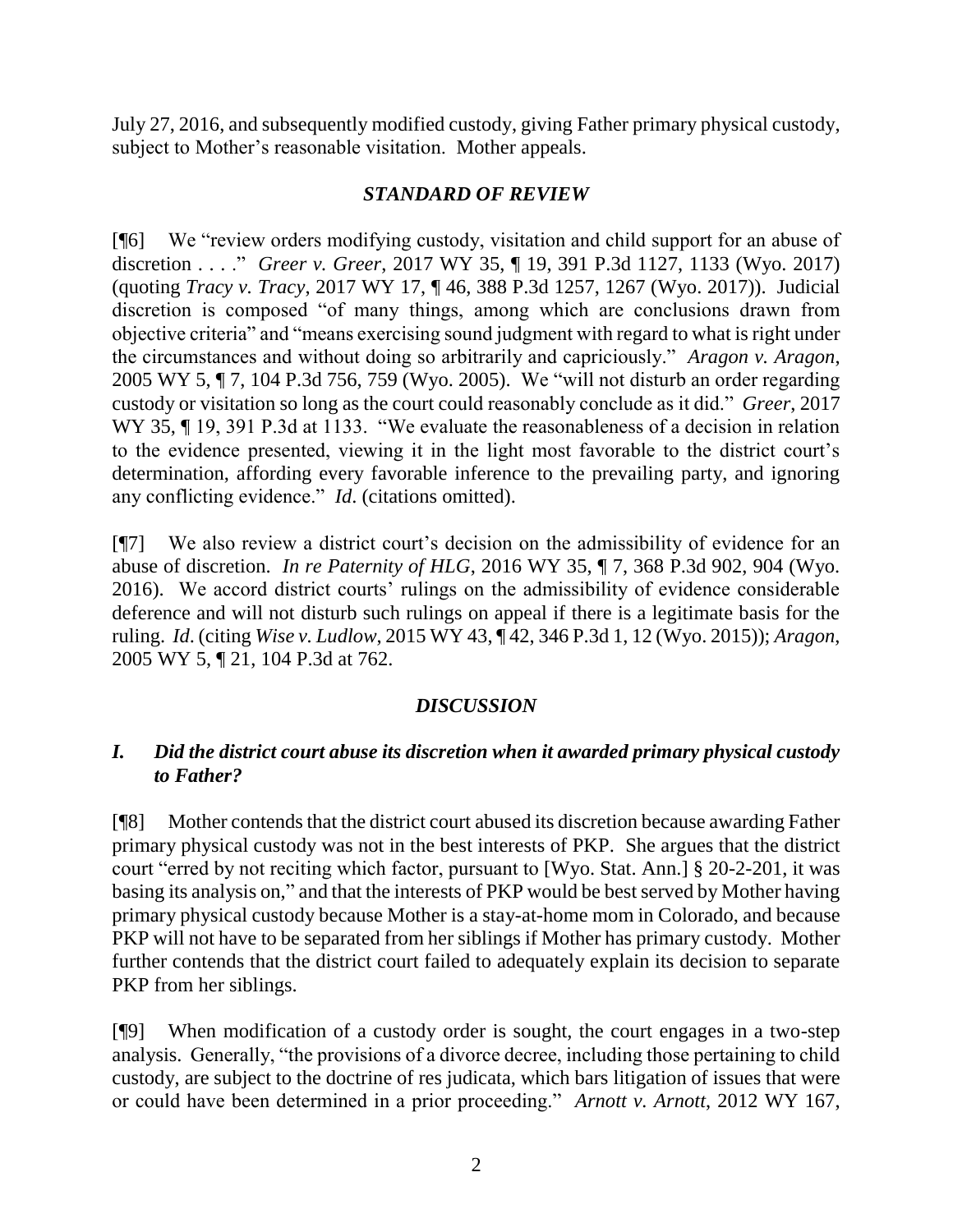¶ 13, 293 P.3d 440, 444 (Wyo. 2012). However, "application of res judicata to a petition for modification of child custody is not appropriate where there has been a 'material or substantial change in circumstances' with respect to the initial custody determination." *Id*. at ¶ 13, 293 P.3d at 444-45 (internal citation omitted). Thus, the first inquiry requires the court to determine whether there has been "a material change in circumstances since the entry of the order in question . . . ." Wyo. Stat. Ann.  $\S 20-2-204(c)$  (LexisNexis 2017). Once such a showing has been made, the court may then consider whether modification would be in the best interests of the children. *Arnott*, 2012 WY 167, ¶ 14, 293 P.3d at 445. The parties and the district court agreed that Mother's move is a substantial and material change of circumstance, which meant they could no longer share custody of PKP as they had been, especially once PKP started school in the fall of 2017. That allowed the district court to revisit custody and visitation. Wyo. Stat. Ann. § 20-2-204(c).

[¶10] Wyo. Stat. Ann. § 20-2-201(a) (LexisNexis 2017) sets forth the following factors for determining the best interests of a child:

> (i) The quality of the relationship each child has with each parent;

> (ii) The ability of each parent to provide adequate care for each child throughout each period of responsibility, including arranging for each child's care by others as needed;

(iii) The relative competency and fitness of each parent;

(iv) Each parent's willingness to accept all responsibilities of parenting, including a willingness to accept care for each child at specified times and to relinquish care to the other parent at specified times;

(v) How the parents and each child can best maintain and strengthen a relationship with each other;

(vi) How the parents and each child interact and communicate with each other and how such interaction and communication may be improved;

(vii) The ability and willingness of each parent to allow the other to provide care without intrusion, respect the other parent's rights and responsibilities, including the right to privacy;

(viii) Geographic distance between the parents' residences;

(ix) The current physical and mental ability of each parent to care for each child;

(x) Any other factors the court deems necessary and relevant.

[¶11] In addition, we have identified other factors that may inform a determination of best interests of a child when modification of a custody order is sought due to a parent's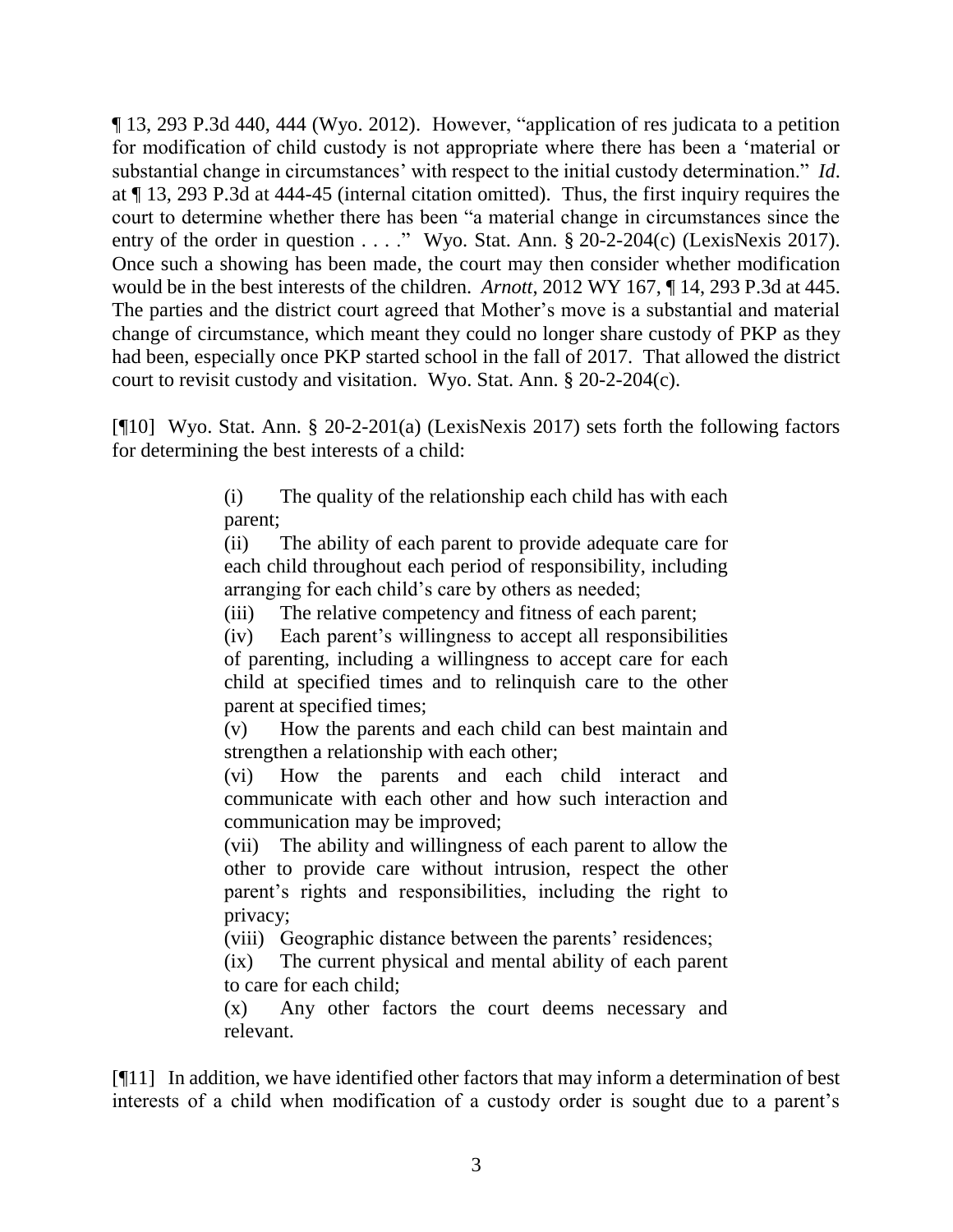relocation: "the attributes and characteristics of the parents and children and how the children have fared under the original custody and visitation arrangement, the relocating parent's motives for proposing the move, and whether reasonable visitation is possible for the remaining parent." *Arnott*, 2012 WY 167, ¶ 33, 293 P.3d at 455 (internal quotation marks and citation omitted). "Depending on the case, different factors will present a greater need for emphasis." *Pahl v. Pahl*, 2004 WY 40, ¶ 10, 87 P.3d 1250, 1254 (Wyo. 2004). "The one constant" is that "the resolution must be in the best interests of" the child. *Id*.

[¶12] Mother contends that the district court "erred by not reciting which factor, pursuant to [Wyo. Stat. Ann.] § 20-2-201, it was basing its analysis on." While the district court noted that the parties in this case "stipulated that with the exception of one factor, the factors the Court must consider when determining the best interest of a child resolve themselves with both parents being equally good," we cannot tell from our review of the record or the court's decision letter and order which factor remained for the court's consideration. But although the district court did not explicitly list the statutory factors it considered, its decision letter sufficiently reveals that it thoroughly reviewed the relevant factors when it examined the evidence and determined modification of custody was in PKP's best interests.<sup>1</sup> "Furthermore, failure to explicitly comment on a statutory factor in the district court's opinion letter or order does not necessarily indicate that the court failed to consider that factor." *Hayzlett v. Hayzlett*, 2007 WY 147, ¶ 10, 167 P.3d 639, 642 (Wyo. 2007).

[¶13] Mother next argues that the district court abused its discretion when it concluded that PKP's interests are best served by Father having primary custody. She asserts that the district court did not give sufficient weight to PKP's relationships with TS or her other siblings, and that the interests of PKP would be best served by Mother having primary physical custody because Mother is to be a stay-at-home mom in Colorado. Mother's argument appears to be a request for this Court to reweigh the evidence differently than the district court, something we may not do. *Greer*, 2017 WY 35, ¶ 22, 391 P.3d at 1133. "Our task is simply to determine whether, examining the record in the light most favorable to the successful party, the district court could have reasonably concluded as it did." *Kappen v. Kappen*, 2015 WY 3, ¶ 11, 341 P.3d 377, 381 (Wyo. 2015) (citations omitted).

[¶14] As the district court recognized, "the matter at bar presents one of the hardest decisions a jurist is called upon to make; that is, as between two competent and good parents, which of them should be the custodial parent of a child they both love to the depth

<sup>1</sup> We may look to the order as well as the decision letter to evaluate the district court's reasoning. *See Fergusson v. Fergusson*, 2002 WY 66, ¶ 16, 45 P.3d 641, 646 (Wyo. 2002). We also note that, while there is no record of the proceedings, the parties' Joint Statement of Evidence provides us with additional evidence upon which we can evaluate the district court's decision. *Id*. at ¶¶ 14-17, 45 P.3d at 645-46 (relying upon trial transcript due to the court's "scant explanation of its reasoning in the decision letter" modifying custody arrangement).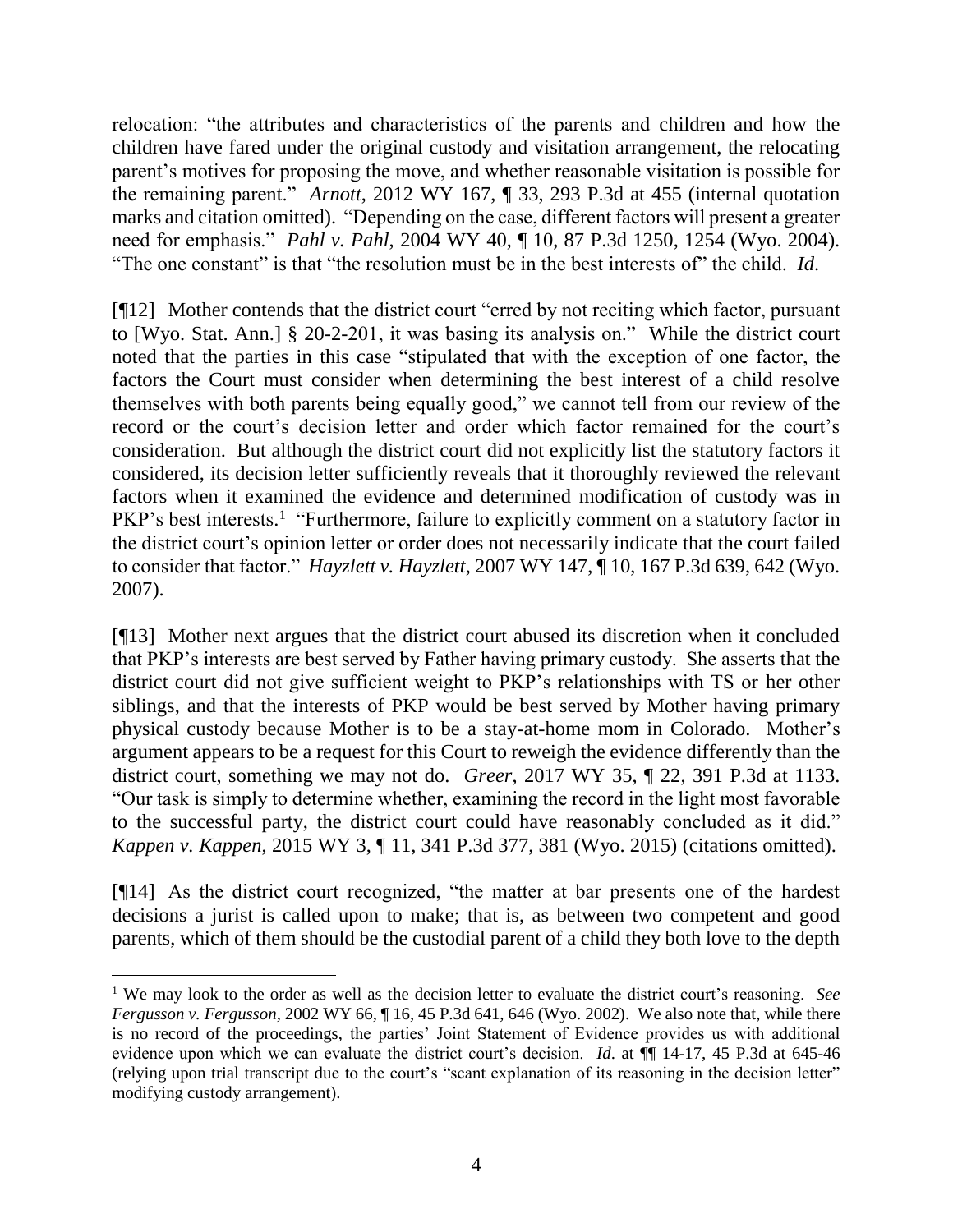and breadth of their being." The district court considered the fact that Mother would be a stay-at-home mom in Colorado, and explained that it "decline[d] to afford it much weight" because it viewed this change as "a momentary snapshot." The court explained the very real possibility that Mother's stay-at-home situation could be short-lived because of Mother's "history of making life changes in a manner that could be described as capricious, with her current situation being no exception," and because "[f]inancial circumstances can change quickly." In addition, the district court noted that because PKP had "but one more year" until she would be school aged, the childcare concerns and benefits that accompany having a parent at home would "all but vanish."

[¶15] The district court examined how PKP had fared under the original custody arrangement: "Father has built a life around raising [PKP] and has done so to an extraordinary level. Father has made a home for [PKP] in Gillette and [PKP] has a reliable extended family in Gillette." The district court considered Father's stability and concluded that he "appears to be the more stable parent." Testimony showed that Father cared for PKP as a baby when Mother had cancer and was unable to provide care, has a steady job with benefits, communicates with PKP daily when she is in her Mother's care, and is the one who makes sure PKP spends time with both paternal and maternal extended family.

[¶16] The district court considered whether reasonable visitation is possible for Father if Mother retained custody, remarking that "Mother has elected to move 11 hours (one way) away to southern Colorado." Father testified that under their current arrangement, PKP spends 44 hours per month in her car seat traveling between Mother's Colorado home and Father's home in Gillette. In addition, if Father were to meet Mother in Craig, Colorado, as mother requested, he would be spending one-third of his custodial time traveling with PKP.

[¶17] The district court heard evidence that Mother has four children with four different fathers, she married Mr. Adams within four months of first meeting him and within two months of divorcing Father, she has little contact with her parents and PKP's grandparents, and she left her well-paying job at the hospital in Gillette to move to Colorado. After weighing these factors, the district court concluded that "Father is the parent more likely to act with the best interest of [PKP] in mind, while Mother more often follows her own inclinations and may be more motivated by her own interest."

[¶18] The trial judge is in the best position to assess the credibility of the witnesses and to weigh their testimony. *Aragon*, 2005 WY 5, ¶ 22, 104 P.3d at 762 (citing *Produit v. Produit*, 2001 WY 123, ¶ 22, 35 P.3d 1240, 1246 (Wyo. 2001)). The district court found that "[b]oth parents are good people, and good parents." The district court heard evidence weighing in Mother's favor, and other evidence weighing in Father's favor. It appears from the record that the district court considered all the evidence when making its admittedly difficult decision. Our standard of review requires us to afford the decision of the district court every favorable inference. *Aragon*, 2005 WY 5, ¶ 22, 104 P.3d at 762.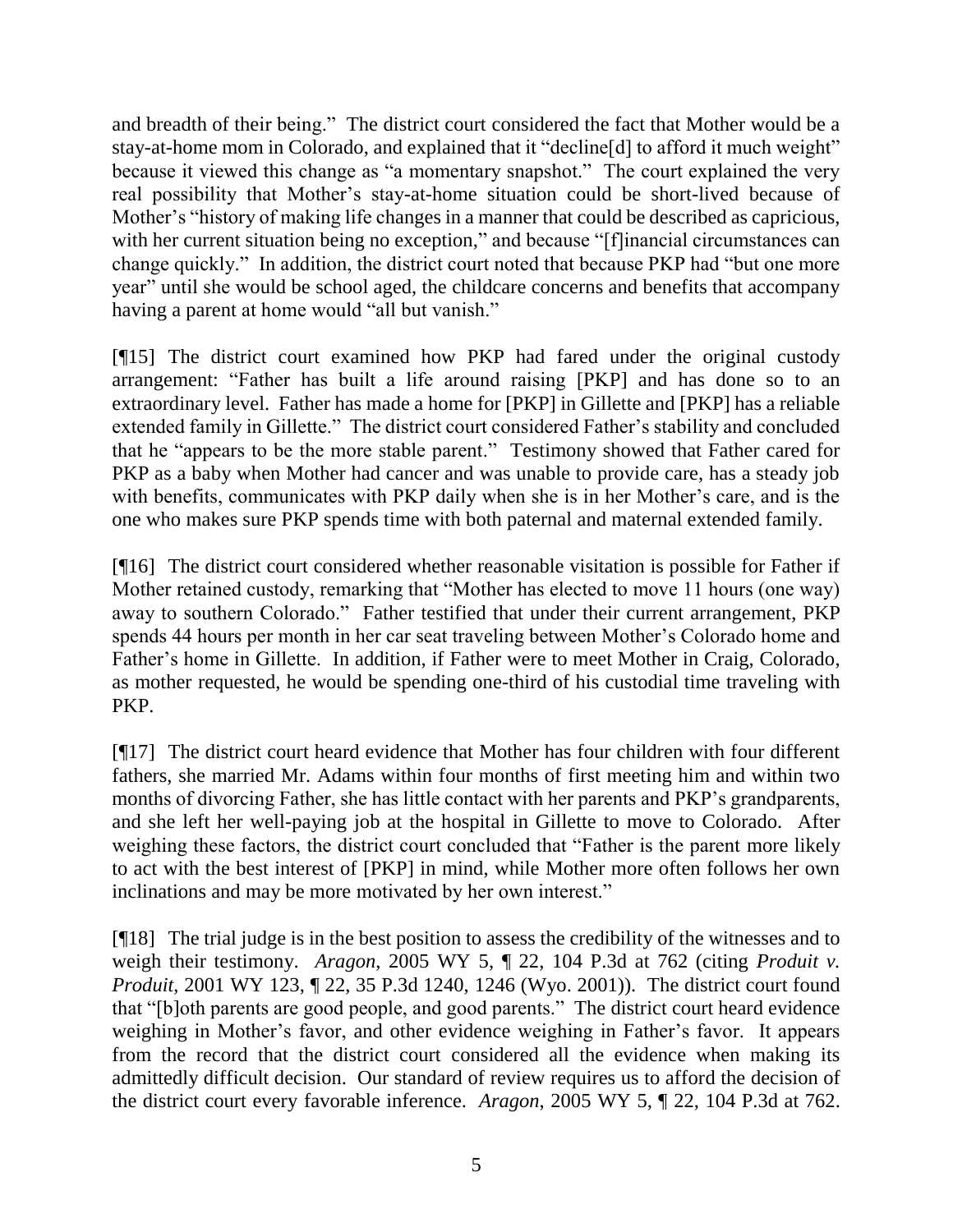We will not disturb an order regarding custody if the district court could reasonably conclude as it did. *Tracy*, 2017 WY 17, ¶ 46, 388 P.3d at 1267. The district court's conclusion that Father ought to be the primary custodial parent of PKP was a reasonable one and does not constitute an abuse of discretion.

[¶19] We next address Mother's contention that the district court did not adequately explain its reasoning for separating PKP from her half and stepsiblings. In *Aragon*, we held that "generally speaking the separating of siblings through custody awards to different parents is not preferred. Keeping siblings together in the same household is considered the better practice." *Aragon*, 2005 WY 5, ¶ 24, 104 P.3d at 763. Further, this "strong public policy toward preservation of sibling relationships [is] equally applicable whether the children are full sibling, half sibling, or stepsiblings." *Id*. at ¶ 26, 104 P.3d at 764. Due to this strong public policy, in split custody situations such as this one, "the trial court must provide an explanation of its reasoning and place its findings on the record." *Produit*, 2001 WY 123, ¶ 11, 35 P.3d at 1243 (citing *Pace v. Pace*, 2001 WY 43, ¶ 17, 22 P.3d 861, 867 (Wyo. 2001)). *See also Aragon*, 2005 WY 5, ¶ 24, 104 P.3d at 763 (instructing "trial courts to be explicit in placing on the record the reasons supporting its determination to separate siblings"). "We have additionally admonished trial counsel that they cannot remain passive and must assist the trial judge in articulating on the record the relevant factors and their relative weight which, in the lawyer's professional judgment, should act as a foundation for the trial court's exercise of judicial discretion." *Id*.

[¶20] Neither party in this case requested written findings. The district court's order contained the following statement regarding its decision to separate PKP from her siblings: "The Court must consider the tenets of *Aragon v. Aragon*, 2005 WY 5, 104 P.3d 756 (Wyo. 2005), but does not find the case dispositive of the matter before the Court given the totality of the evidence." The court's decision letter sheds more light on its rationale:

### **Aragon**

. . . .

Much as the parties have argued, the *Aragon* case must be considered by the court. Mother's family unit now consists of not only her new husband and [PKP], but also her 13-yearold daughter, TS, and 3-month-old son, WA. While *Aragon* must be considered, that case is not dispositive of the matter before the court.

. . . How is the court to deal with the fact that the minor child, [PKP], now has two half siblings, one 13 and one an infant? [PKP] has a very limited relationship with WA, given his age. Frankly, TS, given her issues, appears to need [PKP]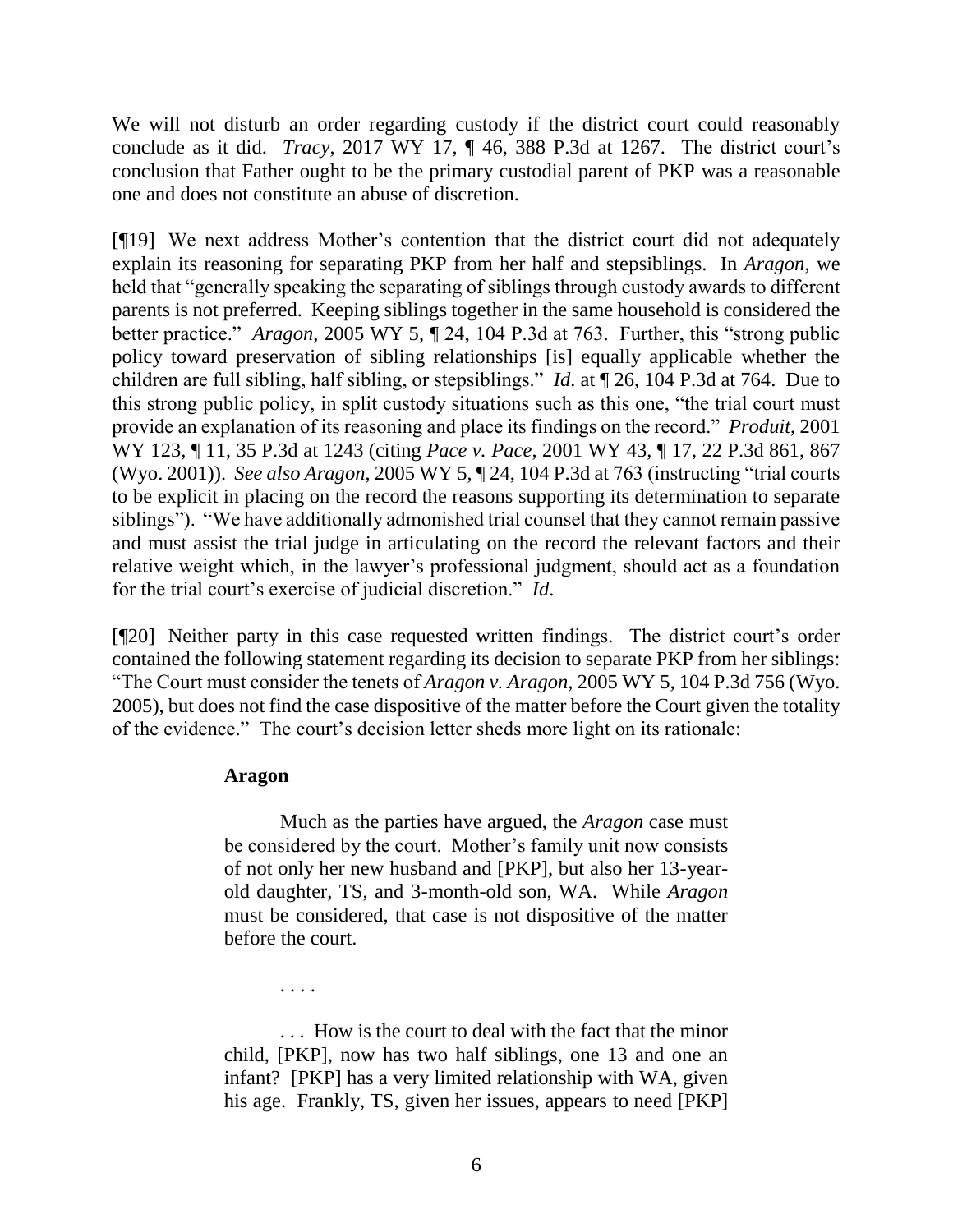more than [PKP] might need TS. Given the totality of the evidence, that simply is not enough for the court to announce that the *Aragon* factor resolves the issue now at bar. Rather, the court finds that Father is the better custodial parent for [PKP].

[¶21] While these findings are not extensive, they are adequate and, viewed in conjunction with the district court's findings on the other relevant factors, they provide us with a reasoned explanation for the district court's decision to separate PKP from her siblings and award primary custody to Father. *See Aragon*, 2005 WY 5, ¶ 23, 104 P.3d at 763; *Pace*, 2001 WY 43, ¶ 17, 22 P.3d at 867. The district court evaluated the fact that granting primary physical custody to Father would mean that PKP would have to be separated from her siblings when she is in his care. We will not reweigh the evidence. Moreover, we have "clarified that the effect of separating siblings from each other is just *one* of several factors courts consider in determining the primary issue—the best interests of the children." *Aragon*, 2005 WY 5, ¶ 24, 104 P.3d at 763 (emphasis in original). The district court found that other factors outweighed the fact that PKP would be separated from her siblings while in Father's care. The district court adequately set forth its rationale for separating PKP from her siblings and awarding Father primary custody. We affirm.

# *II. Did the district court err in admitting TS's letters into evidence?*

[¶22] The district court admitted into evidence two letters written by TS, describing TS's complaints about her relationship with Mother and recounting various instances of conflict. At the hearing, TS testified that, while she recognized the handwriting on the letters as her own, she did not recall writing them, and she testified that statements in them were not true. TS also testified that she has a mood disorder, and that she had been hospitalized and placed in the Y.E.S. House<sup>2</sup> several times to address her behaviors and lying. The district court admitted the letters over Mother's objection. Although she cites no case law, Mother argues that there was not an adequate foundation for the letters and that admitting them "and treating them as an indictment of Mother's parenting ability" was an abuse of discretion.

[¶23] We first evaluate whether there was an adequate foundation for the admission of TS's letters. Wyoming Rule of Evidence 901 sets forth the basic requirements of authentication or identification of evidence as a condition precedent to admissibility. The rule states, in part:

> (a) *General provisions*. — The requirement of authentication or identification as a condition precedent to

<sup>&</sup>lt;sup>2</sup> Y.E.S. House is a youth crisis center in Gillette, Wyoming.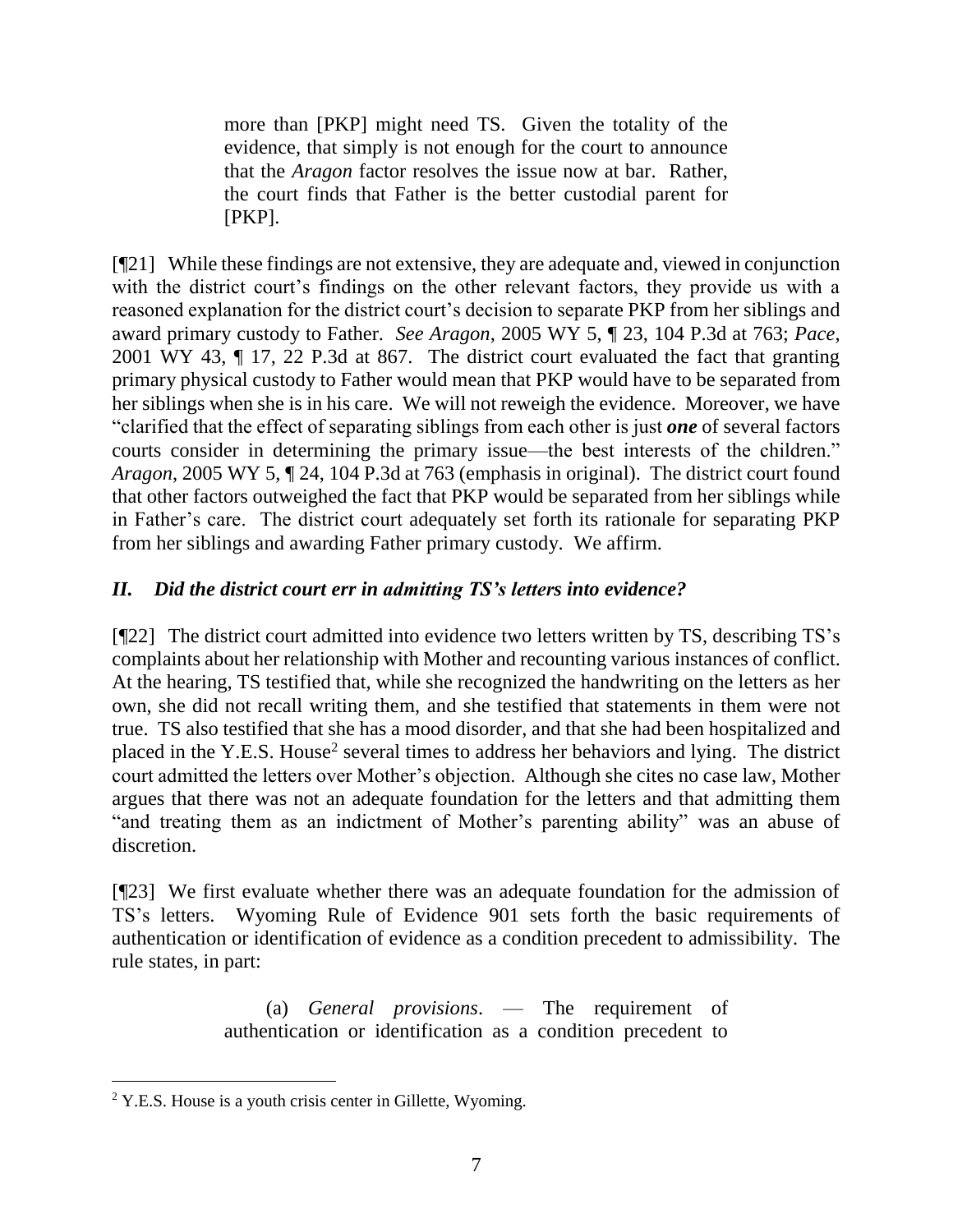admissibility is satisfied by evidence sufficient to support a finding that the matter in question is what its proponent claims.

(b) *Illustrations*. — By way of illustration only, and not by way of limitation, the following are examples of authentication or identification conforming with the requirements of this rule:

(1) Testimony of Witness with Knowledge. — Testimony that a matter is what it is claimed to be;

(2) Nonexpert Opinion on Handwriting. Nonexpert opinion as to the genuineness of handwriting, based upon familiarity not acquired for purposes of the litigation[.]

W.R.E. 901. "The burden to show authentication is not a heavy one." *Taul v. State*, 862 P.2d 649, 657 (Wyo. 1993). We have held that where a person familiar with the handwriting on a document testifies that the handwriting is genuine, adequate foundation has been laid. *See Foster v. State*, 2010 WY 8, ¶ 9, 224 P.3d 1, 5 (Wyo. 2010) (lieutenant at jail familiar with inmate's handwriting sufficiently authenticated letter); *Epperson v. State*, 600 P.2d 1051, 1053 (Wyo. 1979) (wife's testimony that handwriting on top of receipt is husband's and seller's testimony that signature on the bottom is his was adequate to authenticate document). While we do not have the benefit of a hearing transcript in this case, the parties' Joint Statement of Evidence reveals that TS "recognized her handwriting on the notes Father had in his possession, [but] she did not recall writing notes to Father . . . ." Because TS recognized that the letters were written in her handwriting, we find no reason to conclude that the letters were not sufficiently authenticated.

[¶24] We now turn to the question of whether the district court's admission of those letters was an abuse of discretion. Mother does not articulate an argument supporting her contention that admitting the letters "and treating them as an indictment of Mother's parenting ability" was an abuse of discretion. We find that the district court did not abuse its discretion when it admitted the letters for the limited purpose it identified.

[¶25] W.R.E. 402 provides that "All relevant evidence is admissible, except as otherwise provided by statute, by these rules, or by other rules prescribed by the Supreme Court. Evidence which is not relevant is not admissible." The district court explicitly stated that it did not admit the letters for their content. It explained:

> [T]he court took them not for their content and TS's allegations of abuse and battery by Mother. Rather, the court took them with an eye to the fact that TS's testimony at trial literally evolved depending on the type and nature of questions presented her. As the court expressed at the conclusion of trial, the court chooses to not believe that TS was prevaricating, and